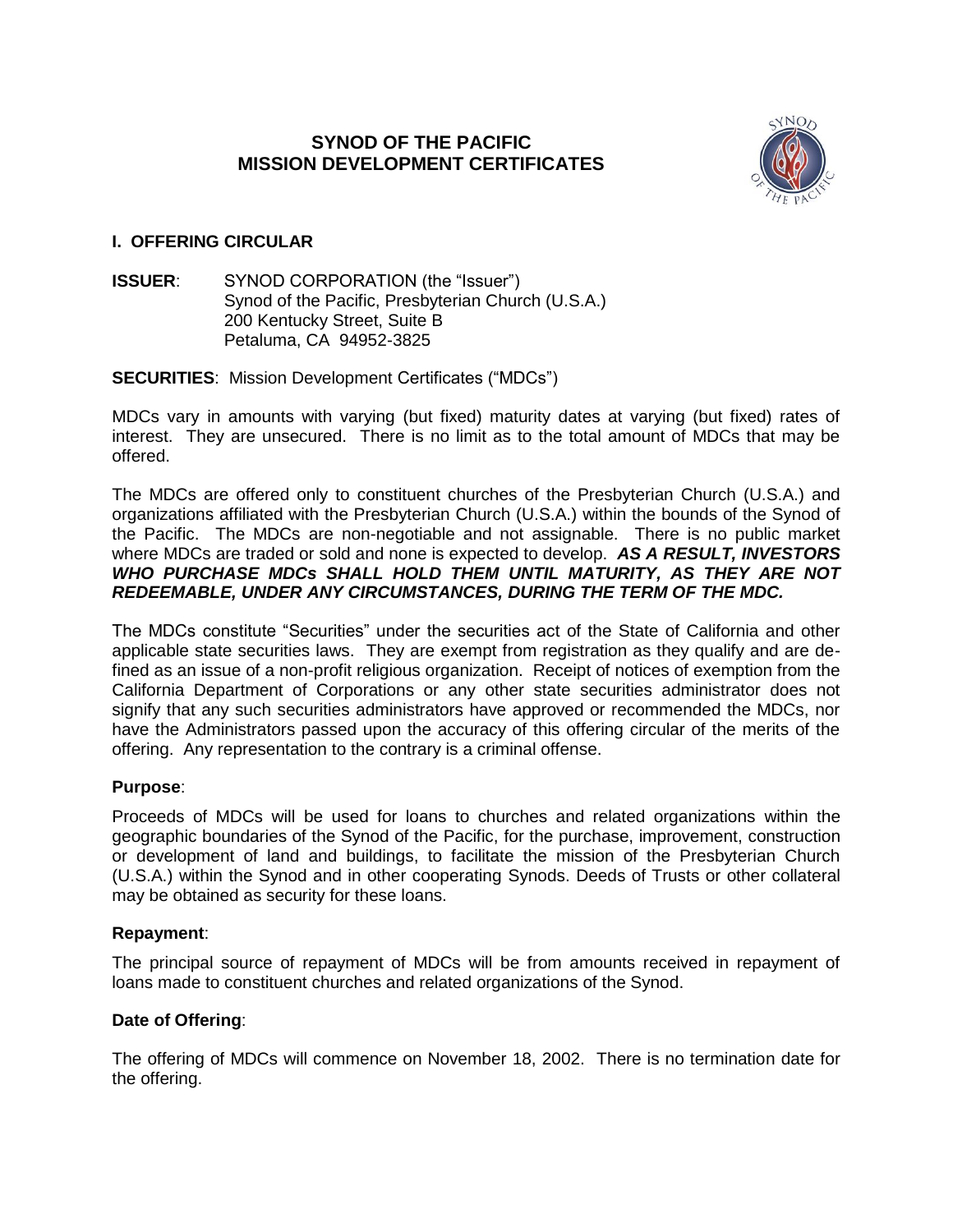### **Financial Statements:**

This offering circular does not contain financial statements of the Issuer, audited or otherwise. Prospective purchasers of MDCs are entitled to review financial statements of the Issuer, which shall be furnished upon request. Repayment of MDCs is dependent upon the financial condition of the Issuer.

### **II. HISTORY/OPERATIONS OF THE ISSUER AND THE SYNOD OF THE PACIFIC**

MDCs will be issued by the Synod of the Pacific, a California nonprofit religious corporation (the "Issuer"), a synod within the discipline of the Presbyterian Church (U.S.A.), (the "PCUSA"). The principal offices of the Issuer are located at 200 Kentucky Street, Suite B, Petaluma, CA 94952- 3825.

The Issuer was organized in California on February 13, 1968, and is a nonprofit religious corporation the purpose of which is to cooperate with, aid and sustain the ecclesiastical organization of the Issuer in any and all civil, religious and property matters pertaining to its work in aid of the PCUSA churches and institutions within the bounds of the ecclesiastical organization. The Issuer is governed by the Book of Order of the PCUSA and is an organization fully integrated with the PCUSA.

## **III. USE OF PROCEEDS**

The proceeds from MDCs will be allocated to the Investment and Loan Services Fund (the "Fund") by the Issuer. Amounts in the Fund will be used to provide loans to PCUSA churches and related organizations within the bounds of the Synod for the construction or purchase of sanctuaries, manses, Christian education buildings, conference grounds, and similar church facilities, and other capital improvements not readily removable from the property.

The Fund is administered by the Mission Finance Committee of the Issuer, which establishes general policies for the making of loans (the "Fund Policies"). The Mission Finance Committee has authority to recommend loans to the Issuer. The Issuer's Loan Coordinator assists the Issuer in these activities. The Issuer reserves the right to periodically review and modify the Fund Policies.

As of the date of this Offering Circular, the Fund Policies provide for two classes of loans. Over 85% of loans are Amortized Loans, which are secured by real property, amortized for no more than 25 years, with terms no longer than 5 years. Less than 15% of loans are "Lines of Credit," which are secured by real property if over \$25,000, with interest only payments, and terms no longer than 2 years. All loans require minimum cash participation by the borrower of 10% of the project cost, and no more than 15% of total outstanding loans may be lent to a single borrower. At the end of the term of each loan, the Synod may renew the loan for an additional term, provided that Amortized Loans may not be outstanding for more than twenty-five years, and Lines of Credit loans may not be outstanding for more than four years.

Under the current Fund Policies, interest rates on all loans are based on the Synod's internal cost of funds (less any mission giving discounts).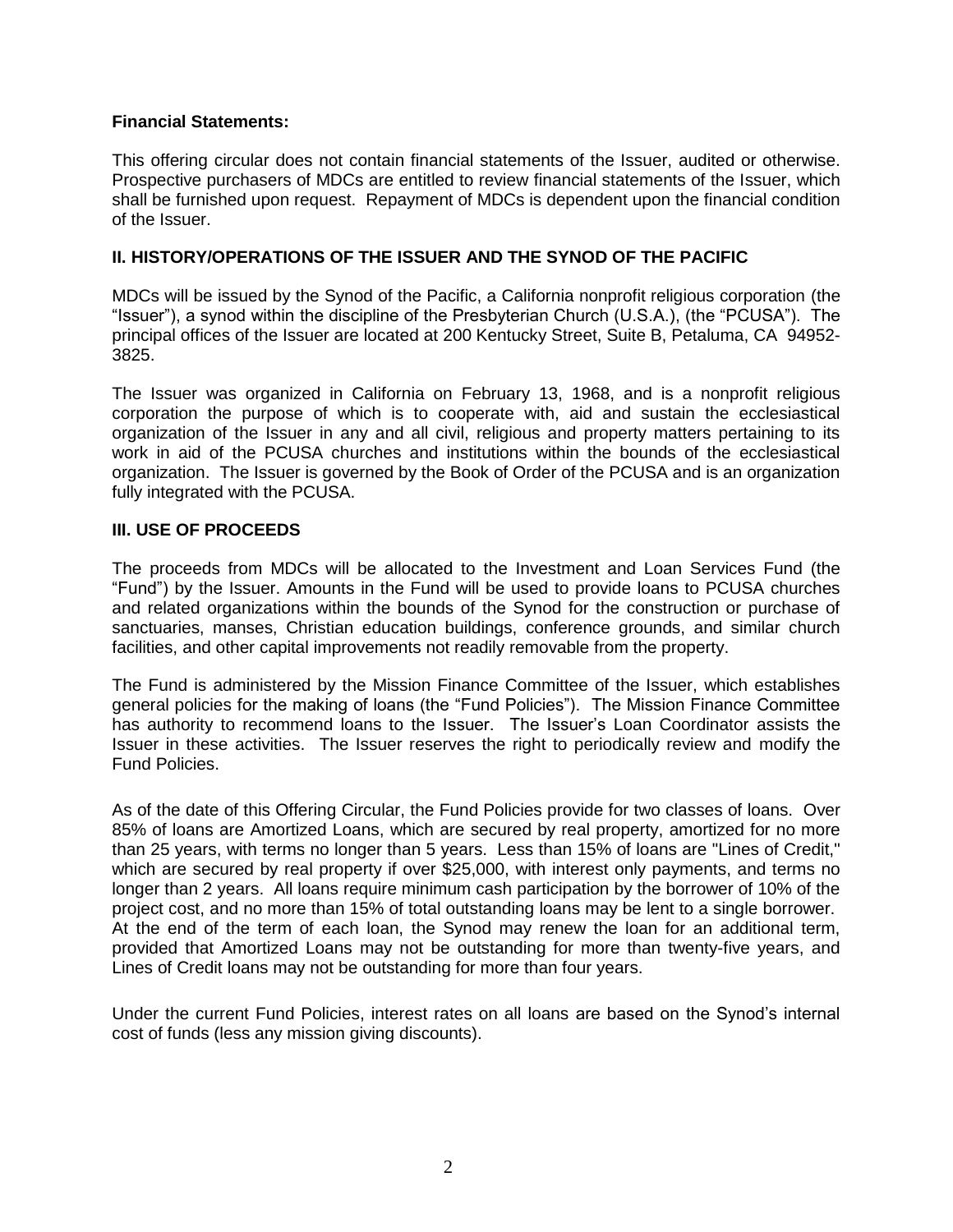The portion of the Fund that is not used for Loans is intended to provide adequate funds for maturing certificates. A loan loss reserve will be maintained equal to one-half of one percent of the total of the outstanding Loans balance. This reserve is intended to reduce the risk of default on repayment of MDCs in the event of default on any of the Loans. Although the reserve will help avert such a default temporarily, ultimate repayment of the MDCs will be jeopardized to the extent Loans in default are not eventually repaid, whether by the borrower or by resort to available collateral. The portion of the Funds that is not used for Loans is invested in money market accounts or other short-term cash equivalents.

# **IV. RISK FACTORS**

Risks are involved in investing in the MDCs of which investors should be aware. These risks include:

### **Source of Repayment:**

The principal source of repayment of MDCs will be amounts repaid to the Issuer on the Loans. The churches and related organizations to which Loans are made rely predominantly on their congregations for operating funds, including funds for the repayment of debt. The number of church members and the level of contributions by these members may fluctuate in the future, affecting the total funds available to the churches for their operations, including the repayment of Loans. There can be no assurance to investors that the level of church membership and contributions by members will be sufficient to permit repayment of Loans. If delinquencies in such repayments were to occur, this would be likely to adversely affect the ability of the Issuer to repay to investors the principal and/or interest on MDCs. There can be no assurances that other creditors of the Synod will not be able to claim the proceeds of the Loans to satisfy obligations owed to them by the Synod.

### **Lack of Marketability:**

MDCs will be non-negotiable **and not assignable.** There is no public market where MDCs are traded or sold and none is expected to develop. As a result, investors who purchase MDCs should intend to hold them until maturity.

#### **Limited Experience:**

Although some of the members of the Board of Trustees have limited business and financial experience, the Fund is not managed by professional loan officers. As a result, and given the purposes for which and the borrowers to whom Loans are made, Loans may not be of the same quality and level of safety as those made by financial institutions.

#### **Insufficient Collateral for Loans:**

The Collateral securing a loan ordinarily will be in the form of an amortized loan or deed of trust on the property of the project for which the proceeds of the loan are used. The loan may additionally be secured by an amortized loan on other property. In addition, the Presbytery within which a borrowing church is located will typically co-sign the church's obligation, and the church may be asked to assign pledges received in connection with building funds campaigns. Nevertheless, in the event of default, the value of the collateral may be less than the amount owed on a Loan and there may be other entities holding prior amortized loans or deeds of trust on the same collateral. In the case of a church building, the value of such collateral may be limited due to its single purpose nature.